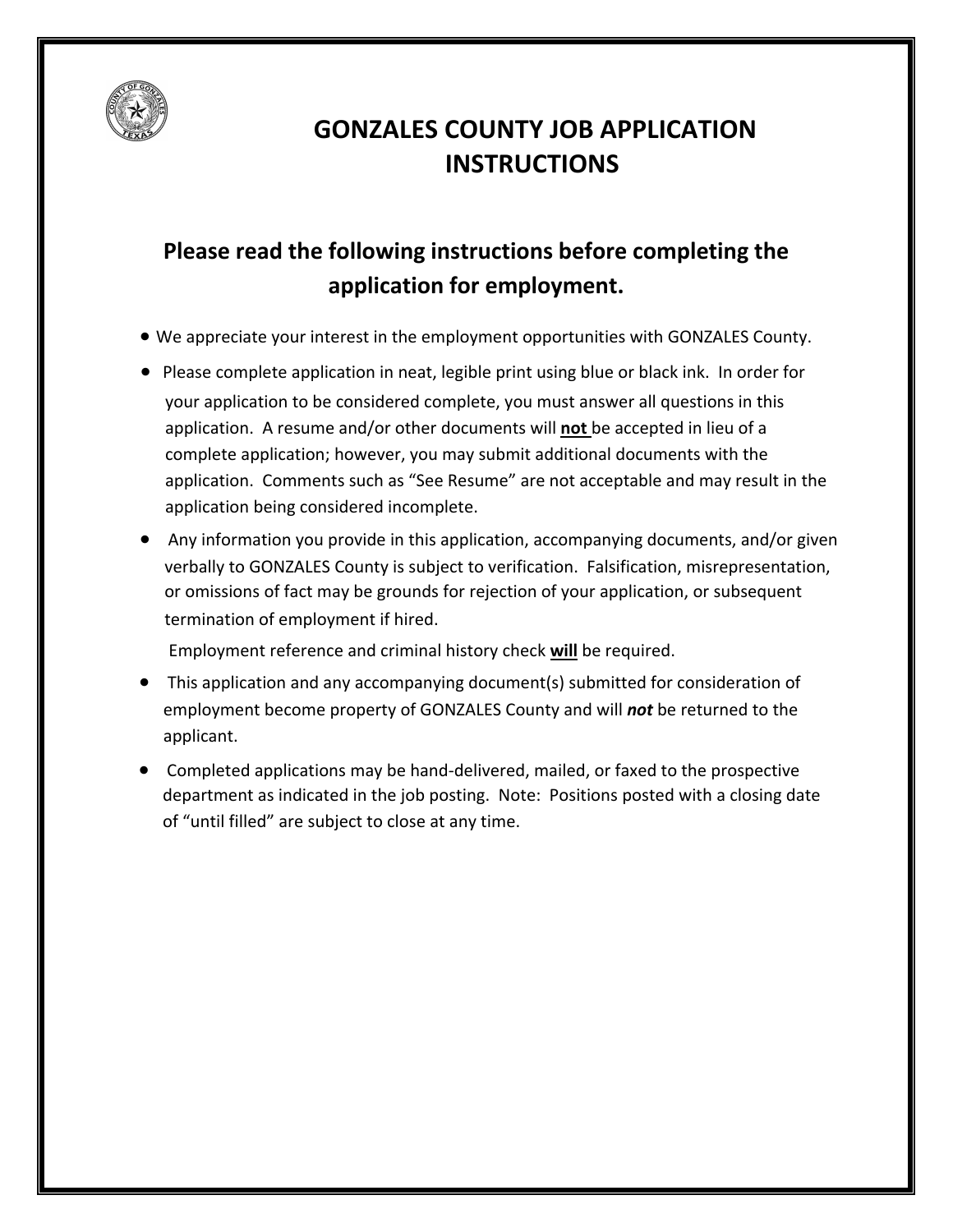

## **GONZALES COUNTY JOB APPLICATION FORM**

### **AN EQUAL OPPORTUNITY EMPLOYER**

It is Gonzales County policy to comply fully with all federal, state and local equal opportunity laws. We provide equal employment and advancement opportunities for all persons regardless of race, creed, sex, national origin, age, religion, disability, marital status, sexual orientation or any other classification protected by law. Gonzales County considers employment applicants solely on the basis of qualifications for the job.

| <b>PERSONAL DATA:</b>                                                                                                                                                            |       |        |          |
|----------------------------------------------------------------------------------------------------------------------------------------------------------------------------------|-------|--------|----------|
|                                                                                                                                                                                  |       |        |          |
|                                                                                                                                                                                  |       |        |          |
| Last                                                                                                                                                                             | First | Middle |          |
|                                                                                                                                                                                  |       |        |          |
| Street                                                                                                                                                                           | City  | State  | Zip Code |
|                                                                                                                                                                                  |       |        |          |
|                                                                                                                                                                                  |       |        |          |
| Check each type of work you will accept: $\Box$ Full Time $\Box$ Part Time                                                                                                       |       |        |          |
| Minimum acceptable salary: $\oint$ per<br>Are you eligible to work in the United States: $\Box$ Yes $\Box$ No                                                                    |       |        |          |
| Has Bond ever been refused: $\Box$ Yes $\Box$ No                                                                                                                                 |       |        |          |
| Have you ever been employed here before? $\Box$ Yes $\Box$ No Date:                                                                                                              |       |        |          |
| Are you a relative of any Gonzales County elected official or employee? □ Yes □ No<br>If yes, describe the relationship:                                                         |       |        |          |
| Do you speak a language other than English: $\Box$ Yes $\Box$ No                                                                                                                 |       |        |          |
| If offered employment, date you are able to begin?                                                                                                                               |       |        |          |
| Are you wiling to travel: $\Box$ Yes $\Box$ No                                                                                                                                   |       |        |          |
| Have you ever been convicted of, or plead guilty or no contest to a criminal offense other than<br>a traffic offense?* $\Box$ Yes $\Box$ No If yes, provide date(s) and details: |       |        |          |
|                                                                                                                                                                                  |       |        |          |

\*You may omit convictions for minor traffic violations, unless the position requires the operation of a motor **vehicle.Conviction will not result in your automatic disqualification for employment.The seriousness of the** crime, the date of the conviction and the relevance of the crime to the position you are applying will be **considered.**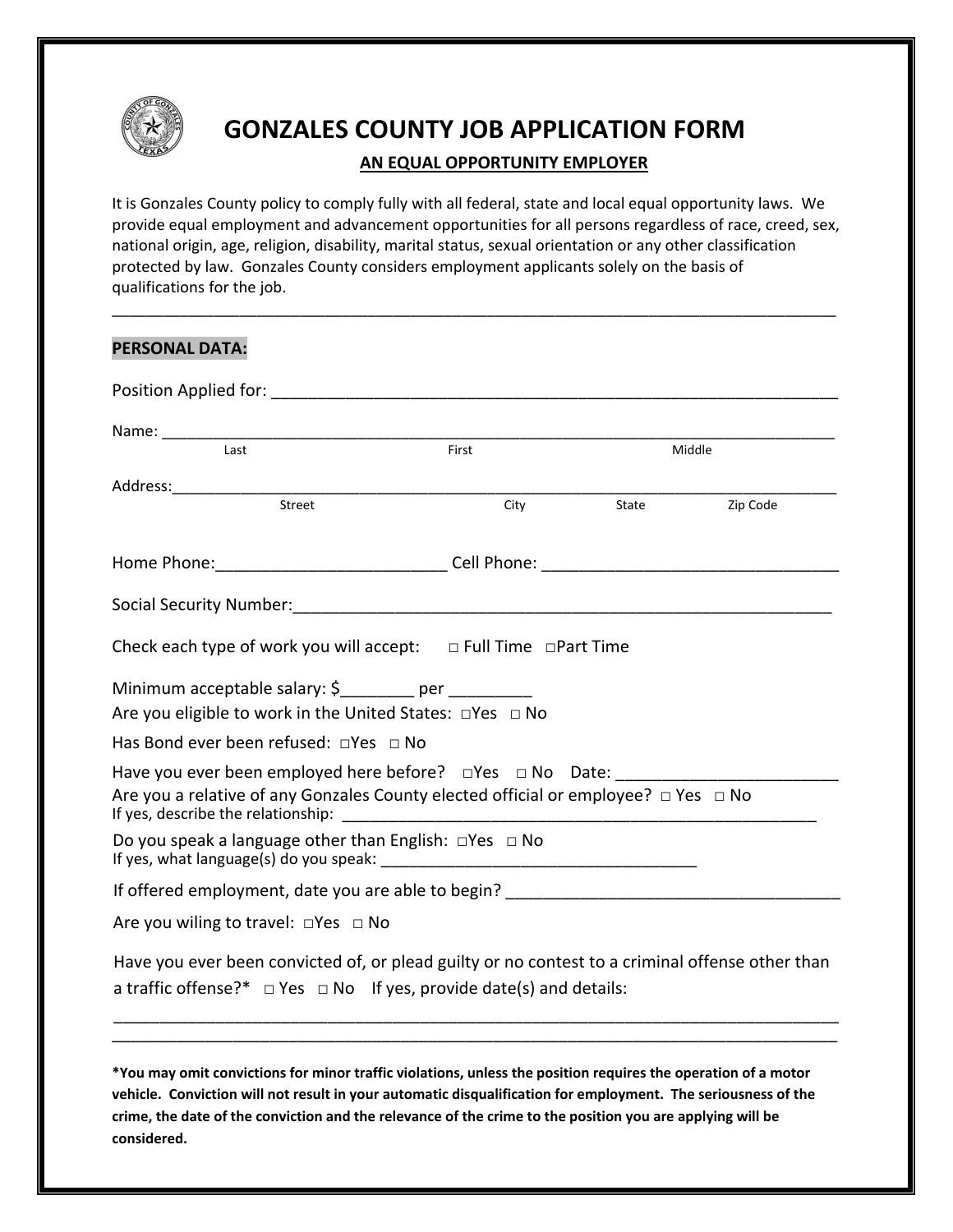#### **EDUCATION HISTORY**

| <b>Type of School</b>           | <b>Name of School</b> | Location | <b>Number of Years</b> | <b>Major &amp; Degree</b> |
|---------------------------------|-----------------------|----------|------------------------|---------------------------|
|                                 |                       |          | Completed              | (If applicable)           |
| High School                     |                       |          |                        |                           |
| College                         |                       |          |                        |                           |
| <b>Business or Trade School</b> |                       |          |                        |                           |
| <b>Professional School</b>      |                       |          |                        |                           |
| Graduate School                 |                       |          |                        |                           |

### **DRIVERS LICENSE INFORMATION**

If the position for which you are applying requires the operation of a motor vehicle, do you have a current Texas Driver's License?  $\Box$  Yes  $\Box$  No

Type of License:  $\Box$  Class C  $\Box$  CDL License Number:

### **SKILLS AND QUALIFICATIONS**

Summarize any training skills, licenses, and/or certificates that may qualify you as being able to perform job-related functions in the position for which you are applying.

\_\_\_\_\_\_\_\_\_\_\_\_\_\_\_\_\_\_\_\_\_\_\_\_\_\_\_\_\_\_\_\_\_\_\_\_\_\_\_\_\_\_\_\_\_\_\_\_\_\_\_\_\_\_\_\_\_\_\_\_\_\_\_\_\_\_\_\_\_\_\_\_\_\_\_\_\_\_

\_\_\_\_\_\_\_\_\_\_\_\_\_\_\_\_\_\_\_\_\_\_\_\_\_\_\_\_\_\_\_\_\_\_\_\_\_\_\_\_\_\_\_\_\_\_\_\_\_\_\_\_\_\_\_\_\_\_\_\_\_\_\_\_\_\_\_\_\_\_\_\_\_\_\_\_\_\_

\_\_\_\_\_\_\_\_\_\_\_\_\_\_\_\_\_\_\_\_\_\_\_\_\_\_\_\_\_\_\_\_\_\_\_\_\_\_\_\_\_\_\_\_\_\_\_\_\_\_\_\_\_\_\_\_\_\_\_\_\_\_\_\_\_\_\_\_\_\_\_\_\_\_\_\_\_\_

\_\_\_\_\_\_\_\_\_\_\_\_\_\_\_\_\_\_\_\_\_\_\_\_\_\_\_\_\_\_\_\_\_\_\_\_\_\_\_\_\_\_\_\_\_\_\_\_\_\_\_\_\_\_\_\_\_\_\_\_\_\_\_\_\_\_\_\_\_\_\_\_\_\_\_\_\_\_

### **PROFESSIONAL LICENSES/CERTIFICATIONS**

If the position for which you are applying requires possession of a license or certification, please provide the information:

| Type of License or<br>Certification | Date Issued | Registration<br>Number | State | Expires<br>MO/YR |
|-------------------------------------|-------------|------------------------|-------|------------------|
|                                     |             |                        |       |                  |
|                                     |             |                        |       |                  |
|                                     |             |                        |       |                  |
|                                     |             |                        |       |                  |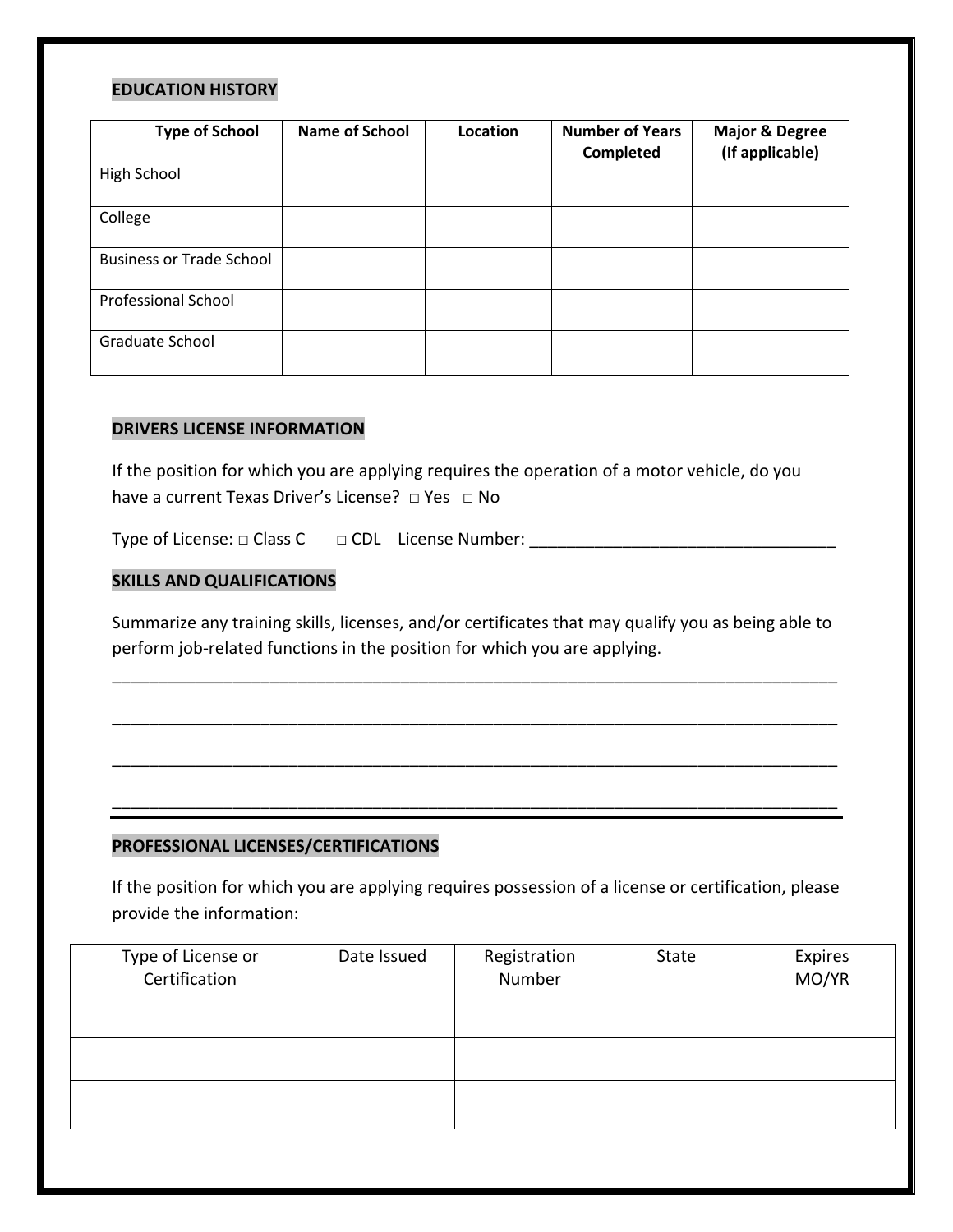## **EMPLOYMENT HISTORY**

Start with your present or most recent employer and work backward. If you need additional space, please continue on separate sheet(s).

May we contact your present employer?  $\Box$  Yes  $\Box$  No

| Employer:                  | <b>Dates: From:</b><br>To:                       |
|----------------------------|--------------------------------------------------|
| <b>Address:</b>            | <b>Summary of Job Duties:</b>                    |
| <b>Phone Number:</b>       |                                                  |
| <b>Job Title:</b>          |                                                  |
| Supervisor:                |                                                  |
| <b>Reason for Leaving:</b> | <b>Starting Salary:</b><br><b>Ending Salary:</b> |
|                            | <b>Dates: From:</b><br>To:                       |
| Employer:                  |                                                  |
| <b>Address:</b>            | <b>Summary of Job Duties:</b>                    |
| <b>Phone Number:</b>       |                                                  |
| <b>Job Title:</b>          |                                                  |
| Supervisor:                |                                                  |
| <b>Reason for Leaving:</b> | <b>Starting Salary:</b><br><b>Ending Salary:</b> |
|                            | Dates: From:<br>To:                              |
| Employer:                  |                                                  |
| <b>Address:</b>            | <b>Summary of Job Duties:</b>                    |
| <b>Phone Number:</b>       |                                                  |
| <b>Job Title:</b>          |                                                  |
| Supervisor:                |                                                  |
| <b>Reason for Leaving:</b> | <b>Starting Salary:</b><br><b>Ending Salary:</b> |
| <b>Employer:</b>           | To:<br>Dates: From:                              |
|                            |                                                  |
| <b>Address:</b>            | <b>Summary of Job Duties:</b>                    |
| <b>Phone Number:</b>       |                                                  |
| <b>Job Title:</b>          |                                                  |
| Supervisor:                |                                                  |
| <b>Reason for Leaving:</b> | <b>Starting Salary:</b><br><b>Ending Salary:</b> |
|                            |                                                  |